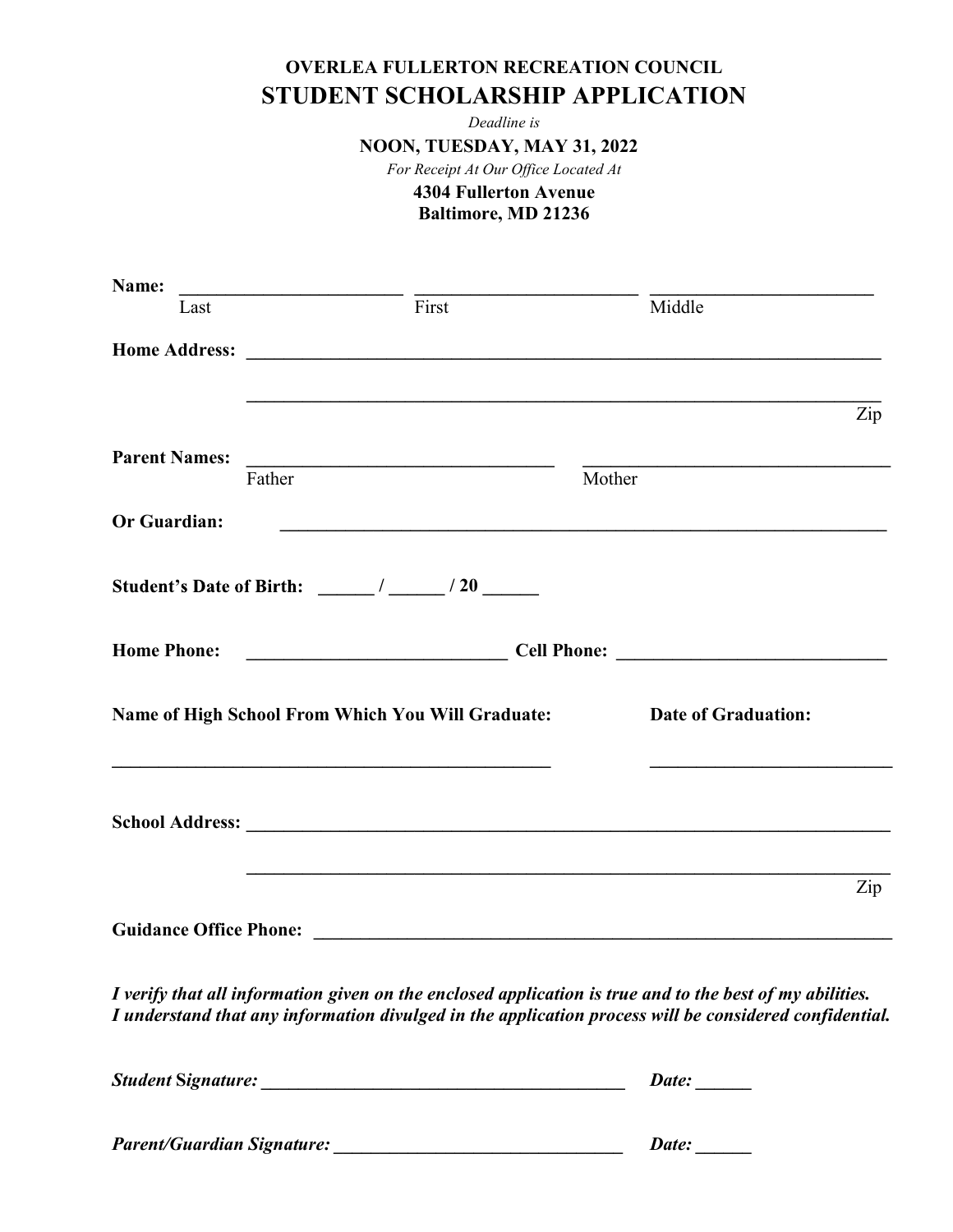## OVERLEA FULLERTON RECREATION COUNCIL STUDENT SCHOLARSHIP AWARD

## GUIDANCE FORM

This paper is to be filled by the student's guidance office, returned to the student in a sealed envelope (only sealed envelopes will be accepted), and then submitted to the Overlea Fullerton<br>Recreation office along with the student's application.

| <b>Student's Name:</b>                                                           |                                                                                                  |  |
|----------------------------------------------------------------------------------|--------------------------------------------------------------------------------------------------|--|
| <b>School Name:</b>                                                              |                                                                                                  |  |
| <b>School Address:</b>                                                           |                                                                                                  |  |
| Name Of Guidance Counselor (please print):                                       | <u> 1980 - Johann Barbara, martxa amerikan bashkar (</u><br><b>Guidance Office Phone Number:</b> |  |
|                                                                                  |                                                                                                  |  |
| Attendance Record For Grades 9 Through 12: Number Of Days Missed:                |                                                                                                  |  |
|                                                                                  |                                                                                                  |  |
|                                                                                  |                                                                                                  |  |
| <b>Counselor Comments:</b>                                                       |                                                                                                  |  |
| ,我们也不会有什么。""我们的人,我们也不会有什么?""我们的人,我们也不会有什么?""我们的人,我们也不会有什么?""我们的人,我们也不会有什么?""我们的人 |                                                                                                  |  |
|                                                                                  |                                                                                                  |  |
|                                                                                  |                                                                                                  |  |
|                                                                                  |                                                                                                  |  |
| School Seal (if any):                                                            | To Be Submitted By Student To:                                                                   |  |

Overlea Fullerton Recreation Council Attention: Scholarship Committee 4304 Fullerton Avenue Baltimore, MD 21236